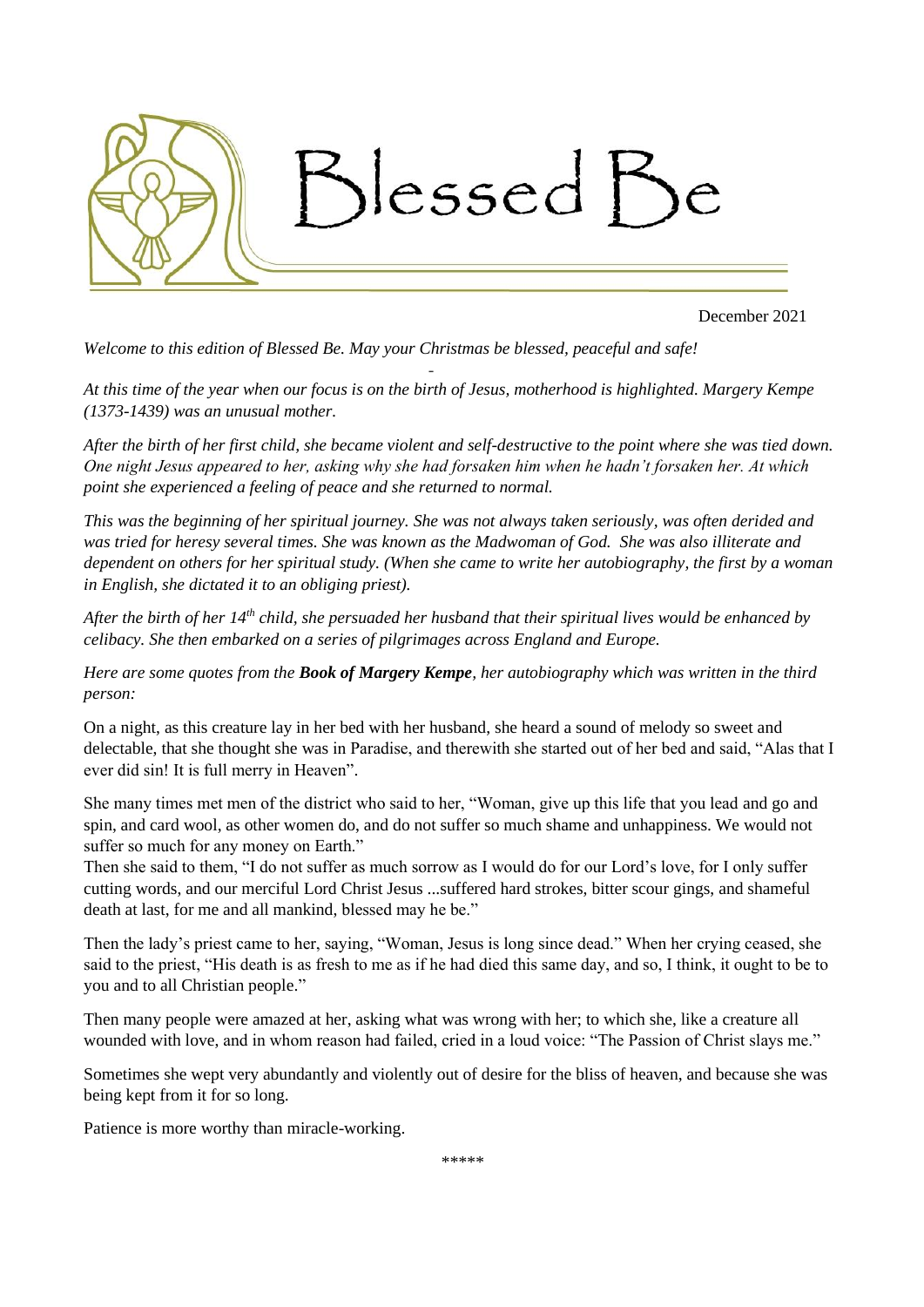*We have all heard of the Desert Fathers of early Christianity. Not so well-known but very much present and revered were the Desert Mothers. We have today sayings from three of them:*

# *Ammas Theodora:*

If you think upon that which is good, you will be disposed to it. Human thought is never hidden from God. For this reason, your thoughts must always be clean of all evil.

Staying awake to meditate cleanses the mind, fasting humbles the body, Prayer unites us to God

This present age is a storm, and it is only through many trials and temptations that we can obtain an inheritance in the kingdom of heaven

It is good to live in peace, for the wise man practises perpetual prayer. It is truly a great thing for a virgin or a monk to live in peace, especially for the younger ones. However, you should realize that as soon as you intend to live in peace, at once evil comes and weighs down your soul through lethargy, faintheartedness, and evil thoughts. It also attacks your body through sickness, debility, weakening of the knees and all the members. It dissipates the strength of soul and body, so that one believes one is ill and no longer able to pray. But if we are vigilant, all these temptations fall away.

# *Ammas Sarah:*

If I prayed God that all people should approve of my conduct, I should find myself a penitent at the door of each one, but I shall rather pray that my heart may be pure towards all.

Sarah was asked, "So much evil in the world – I am assaulted by every injustice I witness – what shall I do?" She replied," Do not try to battle all of them. Fight against the chief one and all the others will perish. For this, my child, is your spiritual combat: the power of stillness, fasting, tears from the heart, and a multitude of prostrations and humble offerings in your prayer."

## *Ammas Syncletica:*

In the beginning there are a great many battles and a good deal of suffering for those who are advancing towards God and afterwards, ineffable joy. It is like those who wish to light a fire; at first, they are choked by the smoke and cry, and by this means obtain what they seek. As it is said, Our God is a consuming fire so we must also kindle the divine fire in ourselves through tears and hard work.

There are many who live in the mountains and behave as if they were in the town; they are wasting their time. It is possible to be solitary in one's mind while living in a crowd; and it is possible for those who are solitaries to live in the crowd of their own thoughts.

Just as the most bitter medicine drives out poisonous creatures so prayer and fasting drive, evil thoughts away.

```
*****
```
Let me tell you how to love all equally...Do not demand anything from those you love. If you make demands, some will give you more and some less. In any case you will love more those who give you more and less those who give you less. Thus, your love will not be the same for all. You will not be able to love all impartially. *Sarada Devi*

As you smell the fragrance of a flower by handing it or the smell of sandalwood by rubbing it against a stone, so you obtain spiritual awakening by constantly thinking of God. *Sarada Devi*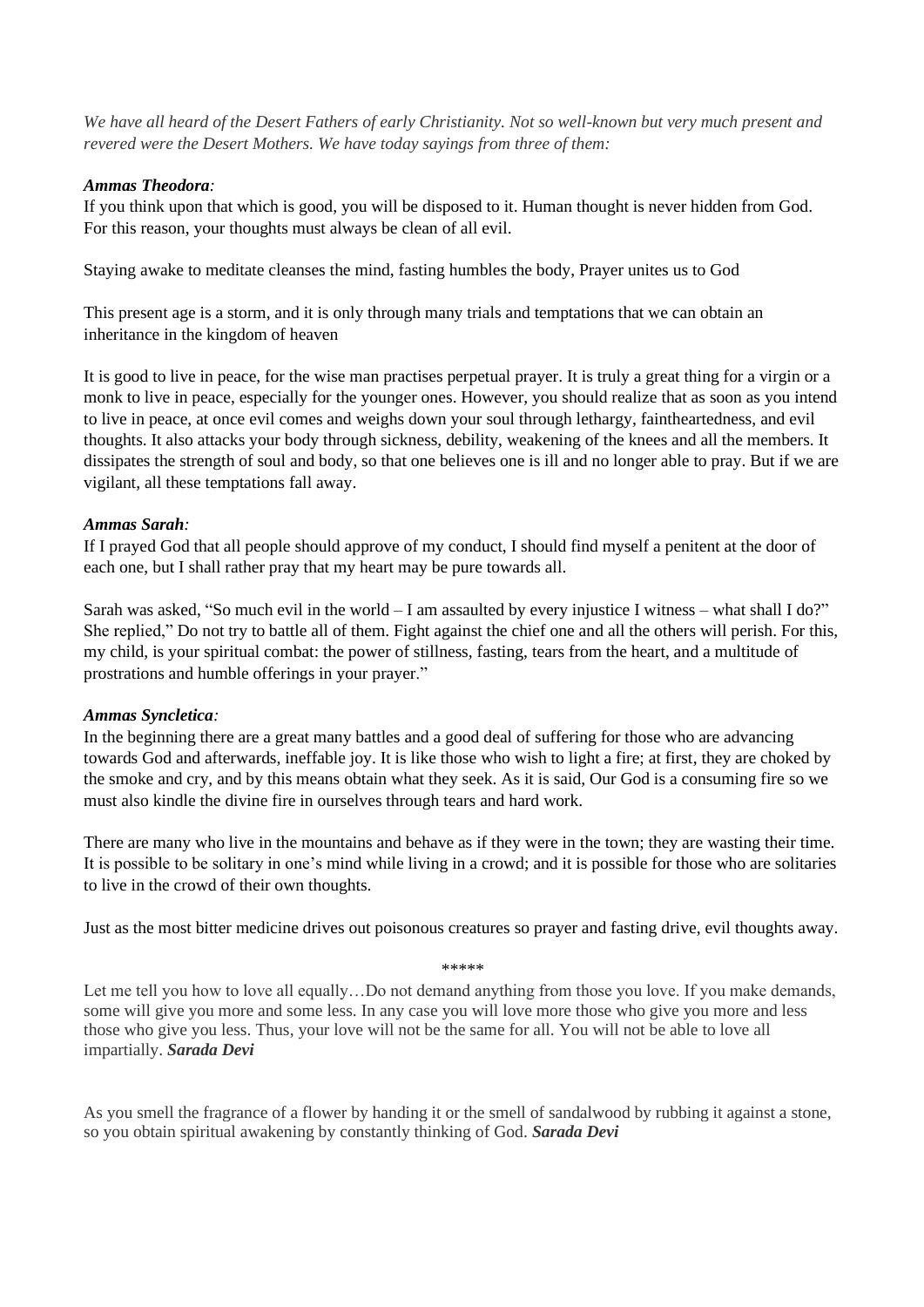*Rabindrath Tagore, Gitanjali, 1913 (Thanks Alison)*

#### **Time is Endless**

Time is endless in thy hands my Lord. There is none to count thy minutes.

Days and nights pass and ages bloom and fade like flowers. Thou knowest how to wait.

Thy centuries follow each other perfecting a small white flower.

We have no time to lose and, having no time, we must scramble for our chances. We are too poor to be late.

And thus it is that time goes by while I give it to every querulous (person) who claims it and thine altar is empty of all offerings until the last.

At the end of the day I hasten in fear lest thy gate be shut; but I find that yet there is time.

*\*\*\*\*\**

#### *Some poetry by Rumi*

## **I see so deeply within myself**.

I see so deeply within myself. Not needing my eyes, I can see everything clearly. Why would I want to bother my eyes again Now that I see the world through His eyes?

#### **All through eternity**

All through eternity Beauty unveils His exquisite form in the solitude of nothingness; He holds a mirror to His Face and beholds His own beauty. he is the knower and the known, the seer and the seen; No eye but His own has ever looked upon this Universe.

His every quality finds an expression: Eternity becomes the verdant field of Time and Space; Love, the life-giving garden of this world. Every branch and leaf and fruit Reveals an aspect of His perfection-The cypress gives hint of His majesty, The rose gives tidings of His beau